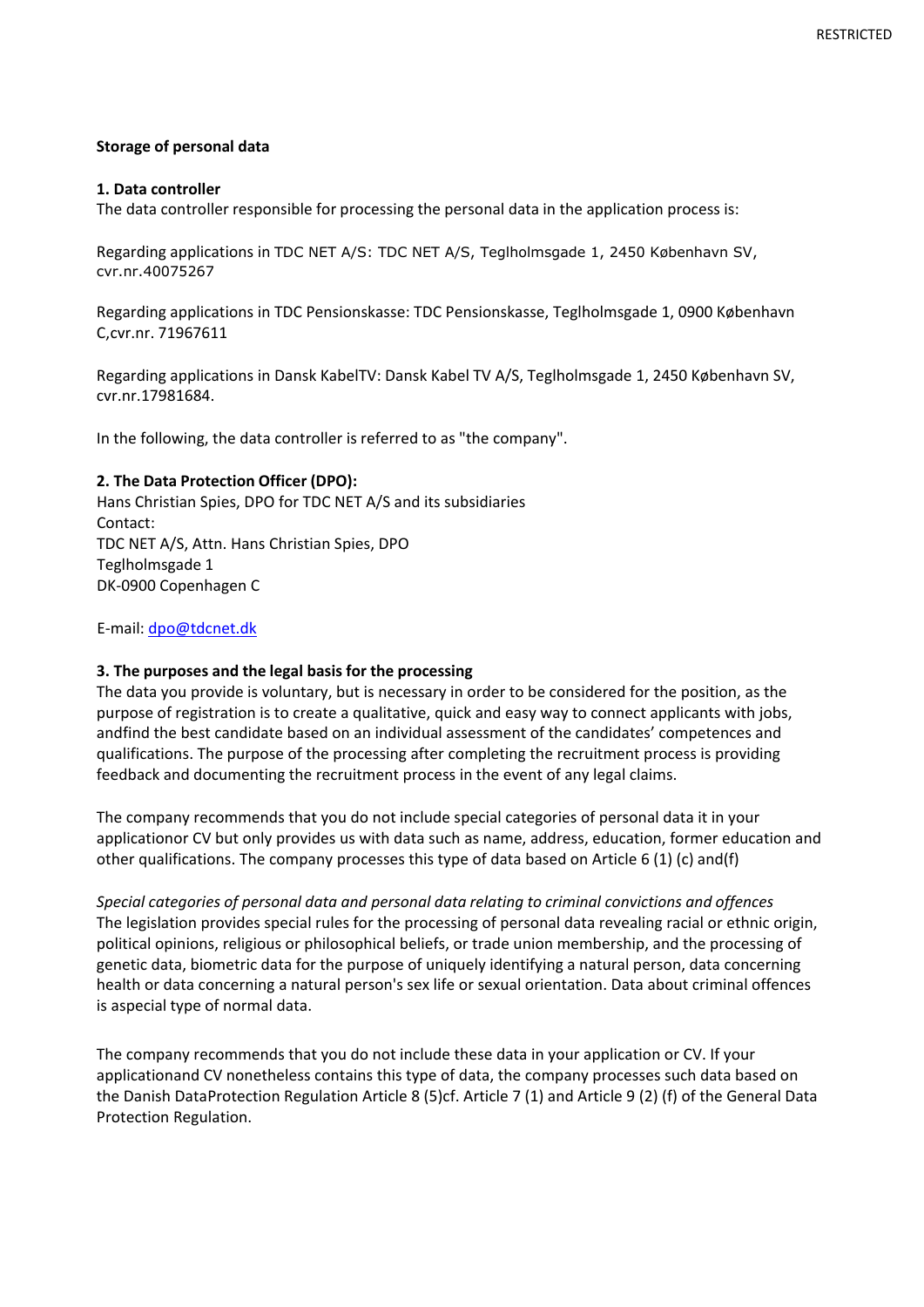## *Cpr. Number*

The company uses electronic signature via e-boks for signing of employment contracts. If you get the job you may be asked if you have a Danish identification number (cpr number) for this purpose, cf. the DanishData Protection Regulation Article 11, (2) litra 3. The company also processes your cpr. number if it is provided by you in your CV, diplomas etc., cf. the Danish Data Protection Regulation Article 11, (2) litra 2, cf. Article 7 (1), cf. Article 9 (2)(f) of the General Data Protection Regulation.

## *Photo*

When you are interviewed the company may take a passport photo of you to be able to prepare a ID Cardfor you. The ID card will be delivered when hired and must always be visible. The photo on the ID card is asecurity measure to ensure unambiguous identification of the persons moving around in the company's buildings and ensuring that unauthorized persons are not allowed.

#### *Work permit*

If employed, you will be asked to submit documentation for proof of right of employment in Denmark. For Danish citizens, this will typically mean a copy of the passport, while citizens from other nations will be asked for documentation of a valid work permit. This information will be registered in OurPeople and the submitted documentation stored in your electronic personnel file. This is due to the fact that TDC NET by law is required to document that only employees with a valid work permit are employed. The information you disclose is processed on the basis of Article 6 (1) (c) of the Data Protection Regulation, cf. section 13 of The Danish Alien's Act.

### **4. Recipients of your data**

Your data will be treated confidentially and will only be available to employees involved in the recruitment process, i.e. the job manager and the HR employees associated with the job posting. If you get the job, yourclosest colleagues will be notified of your employment, date of accession, job title, education and previous professional experience, if relevant.

The company will contact you before consulting any of your listed references or you may be asked toprovide references with your consent.

Our job website has been developed in cooperation with:

Cornerstone OnDemand Limited, Reg.no. 0714311 4 Coleman Street London, EC2R 5AR United Kingdom

Cornerstone provides the software and stores the data for TDC NET's data processor which is Nuuday A/S, Teglholmsgade 1, 2450 København SV, Company Registration Number: 40075291.

United Kingdom is a so-called third country outside of EU/EEA. The disclosure of information is based on Article 45 (1) of the General Data Protection Regulation. Information of other subprocessors or transfers to other third countries can be provided by contacting hrhelpdesktdcnet@tdcnet.dk.

The company may use different data processors such as suppliers of tests and video applications. You can obtain a list of the current data processors and their contact details by sending an email to hrhelpdesktdcnet@tdcnet.dk. If the company transfer data to a third country you will be informed. If the transfer is based on the standard contractual clauses of the European Commission, a copy of this basis can be obtained on application.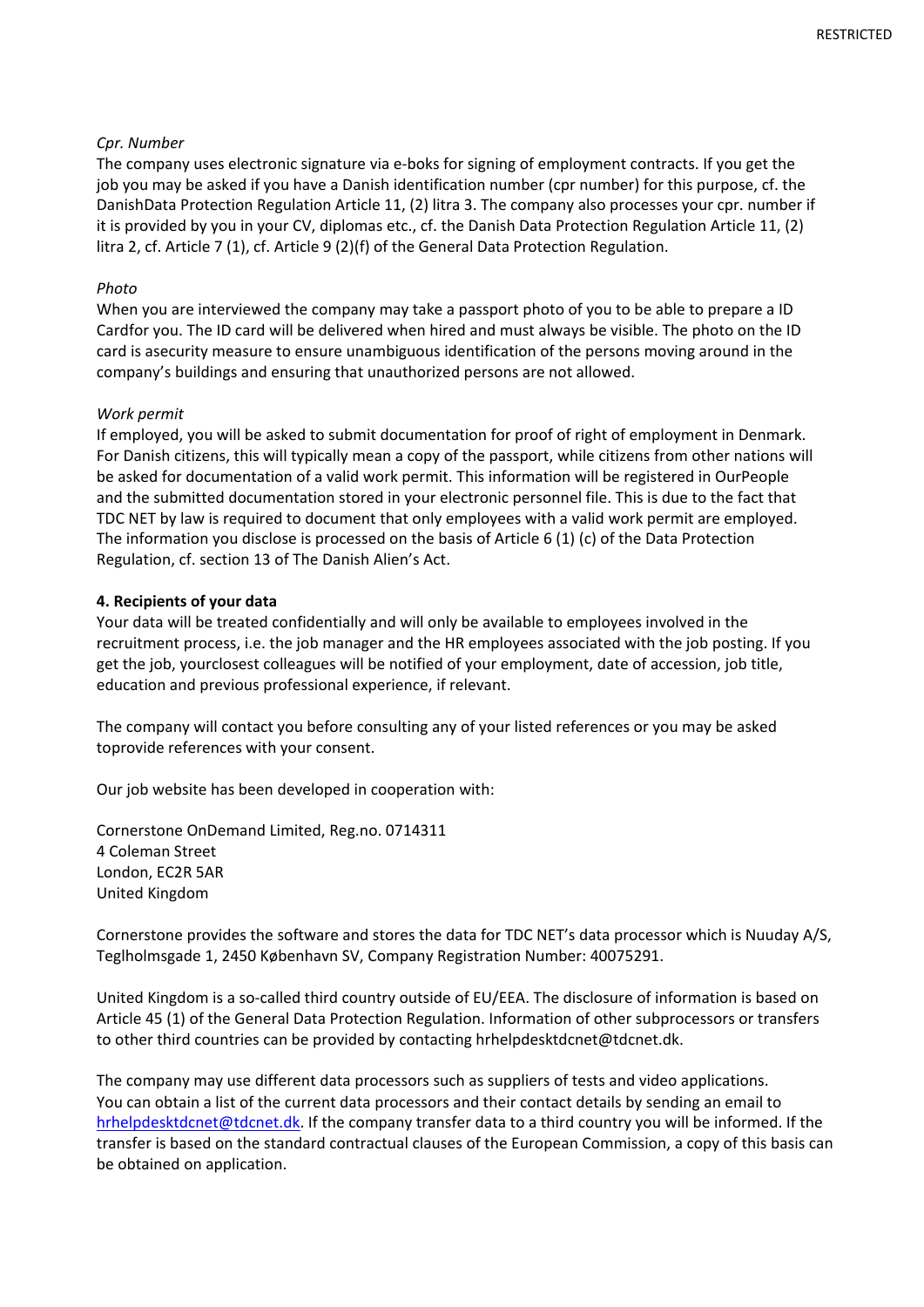# **5. Test environment**

A separate test environment has been created in OurPeople, where personal data on applicants as well as employees are processed. The test environment is established to ensure data quality before changing any settings in the system. In addition, testing can be used for program and system development.

Tests, performed to ensure data quality, are processed on the basis of the Data Protection Regulation article 6 (1)(e), cf. article 5 (1) (d) and article 25. Personal data that are processed for program and system development are based on Article 6 (1) (f) the balancing of interests, as the company has a legitimate interest in being able to develop the efficiency of our systems.

Tests are always performed under the necessary safety precautions.

# **6. Social media**

The company does not systematically use social media such as Facebook and LinkedIn but uses the socialmedia when it is relevant to provide information about the candidate's suitability for the job.

If you have published information about yourself online in open profiles, the company may use the information for recruitment purposes as long as the information is legitimate and relevant in the recruitment process, cf. Article 6 (1)(f), Article 9 (2) (e), and Article 5 of the General Data ProtectionRegulation.

The company can use eg Facebook for job postings. When you visit the company's Facebook page, the company, together with Facebook, is responsible for the processing of personal data associated with Facebook's use of cookies from the site. You can read more about this on the company's Facebook page.

# **7. Storage and erasure of data**

Storage

You can access your data at any time by logging into your profile. Log in using your username andpassword, click on the arrow to the right of the position you have applied for and select 'Cancel'.

# Erasure of data

If you do not get the job and you make no changes to your profile, your CV and application will be deletedno later than six months after the date of refusal.

However, you can delete the data at any time prior to this by logging into your profile. Log in using yourusername and password, click on the arrow to the right of the position you have applied for and select 'Cancel'.

The company will store personal data about candidates, that are employed, for up to five years afteremployment has ended.

# **8. Your rights**

According to the General Data Protection Regulation as an applicant, you have a wide range of rights as to the company's processing of your information. These rights are listed below:

# Right of access by the data subject

You have the right to obtain confirmation as to whether or not personal data concerning you are beingprocessed and different information on this matter.